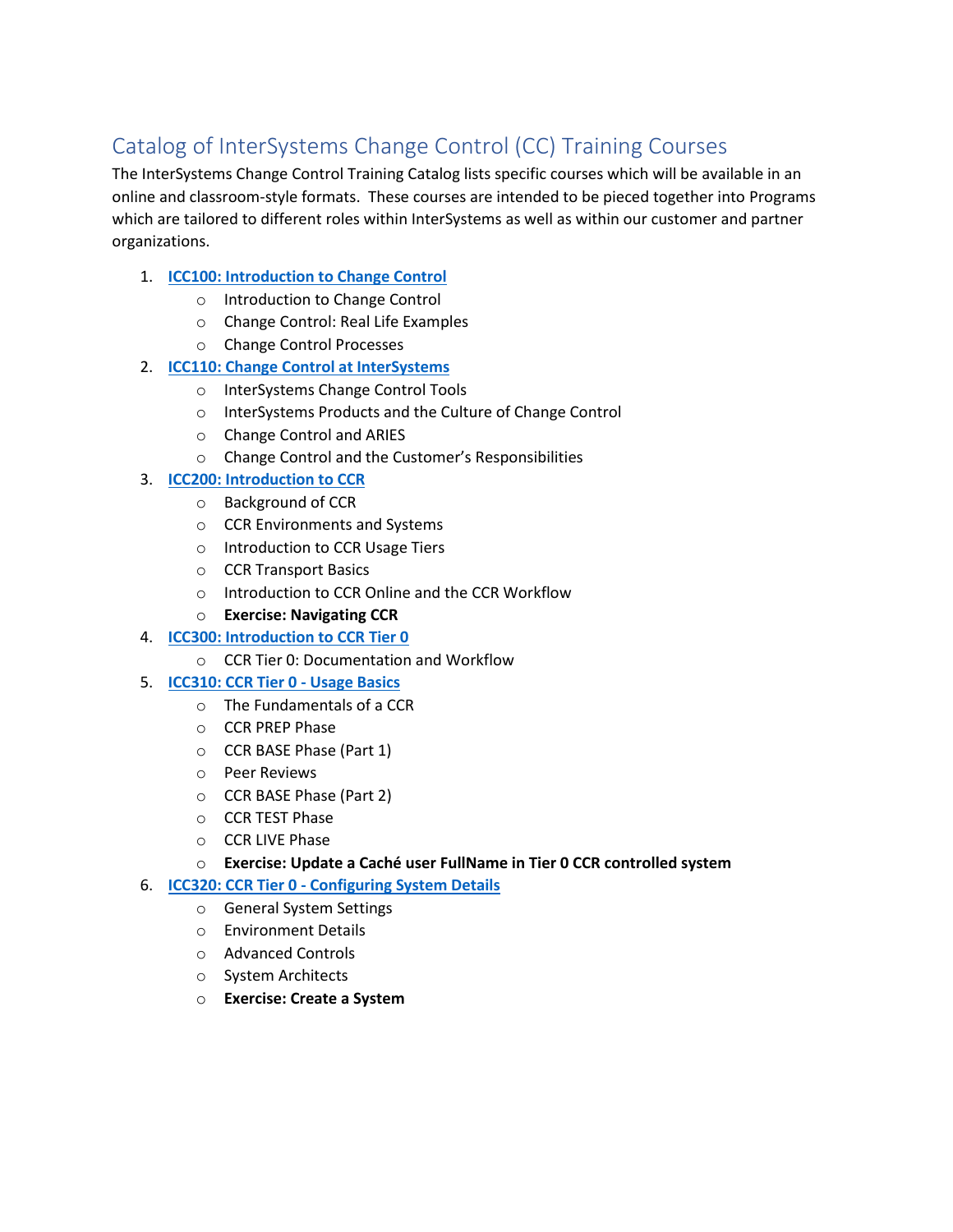#### 7. **ICC330: CCR Tier 0 - [Auxiliary Tools and Transitions](ftp://ftp.intersystems.com/isc/customers/ccrtraining/ICC330(Presentation) CCR Tier 0 - Auxiliary Tools and Transitions.pdf)**

- o Reassigning CCRs
- o Leveraging Peer Reviews
- o Merge Tools
- o Cloning
- o **Exercise: Peer Review and Additional Transitions**
- 8. **ICC340: CCR Tier 0 – [Project Management](ftp://ftp.intersystems.com/isc/customers/ccrtraining/ICC340(Presentation) CCR Tier 0  Project Management.pdf)**
	- o Linking to Related Records
	- o Groups
	- o CCR Email Notifications
	- o CCR Reports
	- o **Exercise: Groups and Reports**
- 9. **[ICC350: CCR Tier 0](ftp://ftp.intersystems.com/isc/customers/ccrtraining/ICC350(Presentation) CCR Tier 0  Standard Changes.pdf) – Standard Changes**
	- o Standard Changes
	- o Standard Changes within CCR
	- o Implementing Standard Changes
	- o **Exercise: Creating and Expiring a Standard Change**
- 10. **[ICC400: Introduction to CCR Transport](ftp://ftp.intersystems.com/isc/customers/ccrtraining/ICC400(Presentation) Introduction to CCR Transport.pdf)**
	- o CCR Transport: Getting Items from Here to There
	- o CCR Client Tools
	- o CCR Transport Architecture

## 11. **[ICC410: CCR Transport](ftp://ftp.intersystems.com/isc/customers/ccrtraining/ICC410(Presentation) CCR Transport - Perforce Basics.pdf) – Perforce Basics**

- o Source Control
- o Perforce Architecture
- o Installing and Configuring the P4V Client
- o Perforce Concepts
- o Perforce at InterSystems
- o Moving Changes between Branches
- o Tools for Developing and Maintaining Software
- o **Exercise: Basic Editing and Merging via p4V**

## 12. **[ICC420: CCR Transport](ftp://ftp.intersystems.com/isc/customers/ccrtraining/ICC420(Presentation) CCR Transport - Items and ItemSets.pdf) – Items and ItemSets**

- o Perforce and the CCR Record
- o CCR Transport Review
- o Perforce User Actions
- o Moving Changes Between Perforce Branches
- o Understanding ItemSets
- o The CCR Source Workspace
- o Backing out a CCR
- o The Importance of Baselining
- o Customizing ItemSet Load Logic
- o **Exercise: CCR Perforce Details Pane**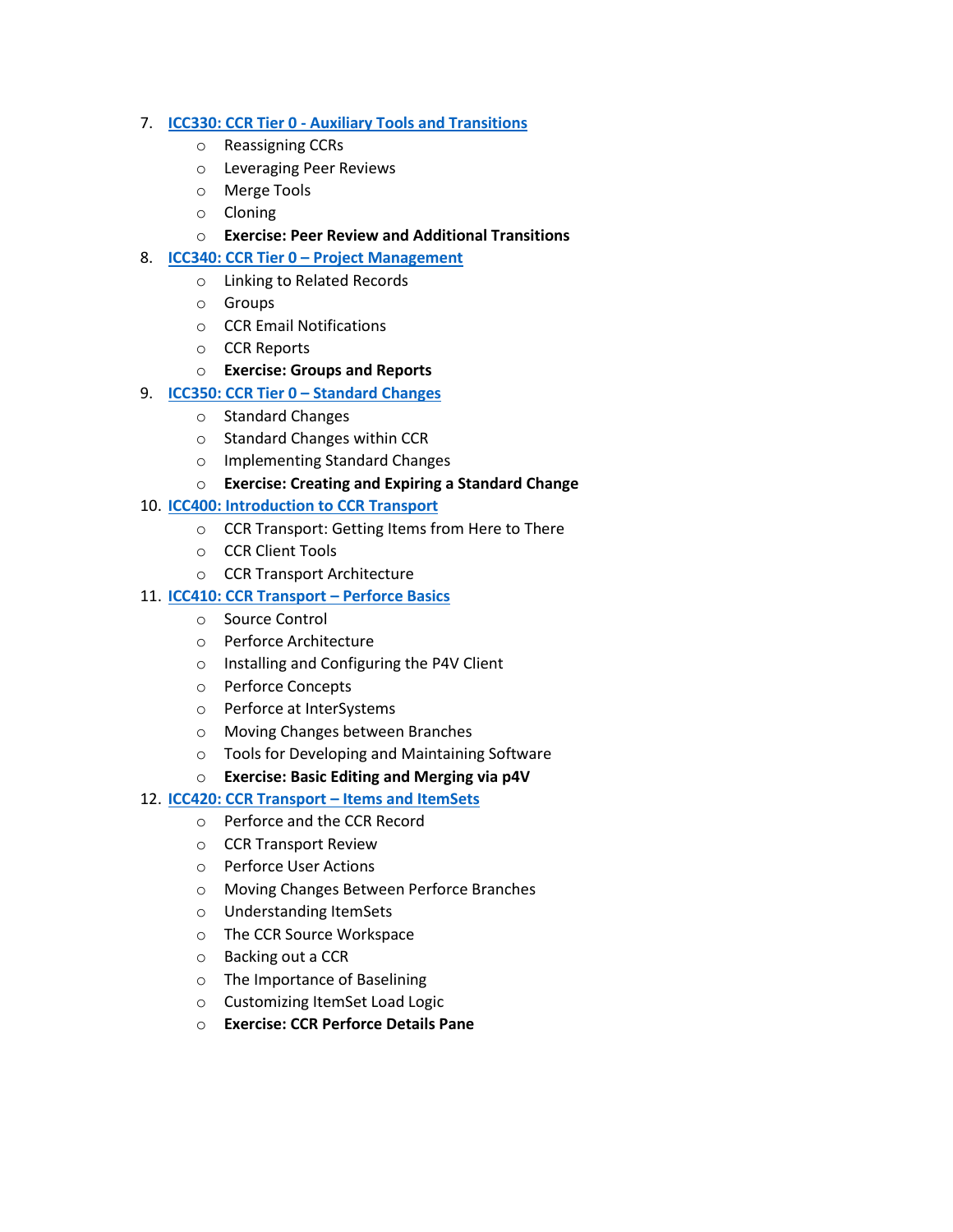#### 13. **[ICC430: CCR Transport -](ftp://ftp.intersystems.com/isc/customers/ccrtraining/ICC430(Presentation) CCR Transport - Client Configuration.pdf) Client Configuration**

- o Introduction to CCR Client Configuration
- o Creating a CCR To Configure the Client
- o Updating the CCR Client Tools
- o Additional Client Configuration Considerations
- o **Exercise: Run Configure^%buildccr**

#### 14. **[ICC440: CCR Transport](ftp://ftp.intersystems.com/isc/customers/ccrtraining/ICC440(Presentation)  CCR Transport - System Topology.pdf) – System Topology**

- o Changing System Workflow
- o Selecting a BASE Topology
- o Implementation Specific Workflows
- 15. **ICC450: CCR Transport - [Best Practices and Debugging Techniques](ftp://ftp.intersystems.com/isc/customers/ccrtraining/ICC450(Presentation) CCR Transport  Best Practices, Debugging Techniques.pdf)**
	- o Fixing Workflow Issues
	- o Solving Issues with Missing ItemSets
	- o **Exercise: Practice Basic Debugging Techniques**
- 16. **ICC460: CCR Transport - [Perforce Debugging and Advanced Topics](ftp://ftp.intersystems.com/isc/customers/ccrtraining/ICC460(Presentation) CCR Transport  Perforce Debugging Advanced Topics.pdf)**
	- o Advanced Perforce Concepts
	- o Moving a Cancelled Changelist to a new CCR
	- o Backout Changes Using Perforce
	- o Fixing Integration History with p4 integrate -f
	- o Perforce Refresh
	- o **Exercise: Practice Advanced Debugging Techniques**

## 17. **[ICC470: CCR Transport](ftp://ftp.intersystems.com/isc/customers/ccrtraining/ICC470(Presentation) CCR Transport - Release Management.pdf) - Release Management**

- o Understanding Release Management
- o Configuring the System for Release Management
- o **Exercise: Release Details**
- 18. **[ICC500: Introduction to CCR Tier 1](ftp://ftp.intersystems.com/isc/customers/ccrtraining/ICC500(Presentation) Introduction to CCR Tier 1.pdf)**
	- o CCR Tier 1: Working with Custom Source Items

#### 19. **[ICC510: CCR Tier 1 -](ftp://ftp.intersystems.com/isc/customers/ccrtraining/ICC510(Presentation) CCR Tier 1 - Usage Basics.pdf) Usage Basics**

- o Quick Concept Review
- o CCR PREP Phase
- o CCR BASE Phase: Making Changes
- o CCR BASE Phase: Tools for Developers
- o CCR BASE Phase: Submitting Changes
- o Moving to TEST Environment
- o Test, Review, Deploy, Repeat
- o **Exercise: Add yourself to Class List in Tier 1 CCR controlled system**

#### 20. **ICC520: CCR Tier 1 – [Baselining Source Code](ftp://ftp.intersystems.com/isc/customers/ccrtraining/ICC520(Presentation) CCR Tier 1 - Baselining Source Code.pdf)**

- o Baselining Overview
- o Simple Baselining
- o AutoBaseline Script
- o Perforce Baseline Batch File Script
- o Loading Source with CCR Refresh
- o **Exercise: Baseline and Rebaseline a System**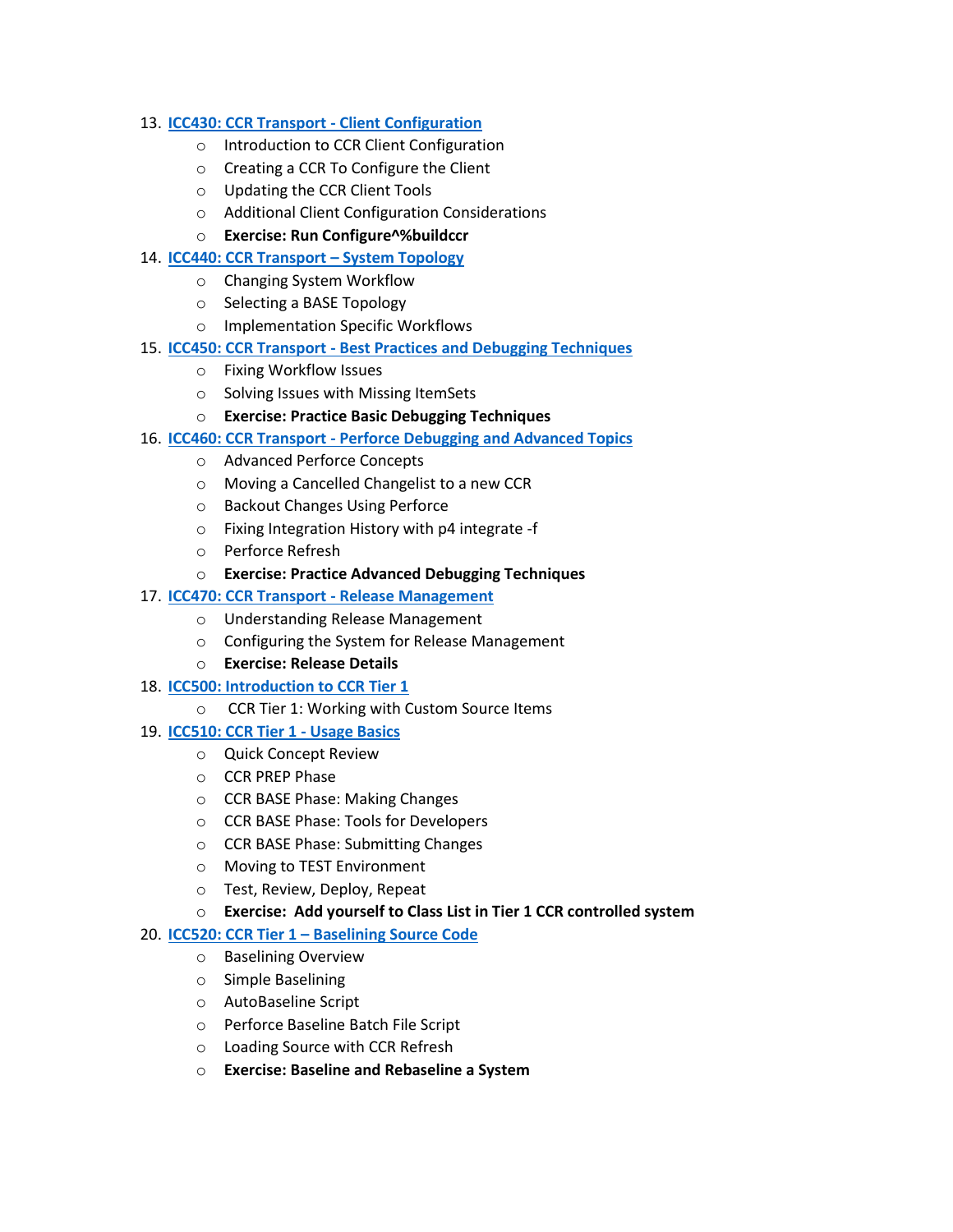#### 21. **ICC530: CCR Tier 1 – [Interoperability Components](ftp://ftp.intersystems.com/isc/customers/ccrtraining/ICC530(Presentation) CCR Tier 1 - Interoperability Components.pdf)**

- o Change Control considerations for interoperability components.
- o Interoperability management portal hooks.
- o **Exercise: Tier 1 CCR for Production, Routing Rule, and System Default Settings.**

#### 22. **[ICC540: CCR Tier 1](ftp://ftp.intersystems.com/isc/customers/ccrtraining/ICC540(Presentation) CCR Tier 1 - HealthShare.pdf) – HealthShare**

- o Secondary Environments for HealthShare
- o Change Control considerations for HealthShare suite of products

#### 23. **[ICC600: Introduction to CCR Tier 2](ftp://ftp.intersystems.com/isc/customers/ccrtraining/ICC600(Presentation) Introduction to CCR Tier 2.pdf)**

- o CCR Tier 2: Working with TrakCare Configuration
- o TCC and ElementXML

#### 24. **[ICC610: CCR Tier 2](ftp://ftp.intersystems.com/isc/customers/ccrtraining/ICC610(Presentation) CCR Tier 2 - Usage Basics.pdf) - Usage Basics**

- o CCR Tier 2 Review and Background
- o TrakCare Change Control Menu
- o TrakCare Environment Configuration
- o Change Session Usage
- o TrakCare Bundle & Upload ItemSet
- o Predicting GUID Loads
- o TrakCare ItemSet Deployment
- o TrakCare Download & Load ItemSet
- o Recreate ItemSet
- o GUIDs and ElementXML
- o CCR Best Practice Guidelines
- o When CCRs Go Bad
- o Change Control Related Incidents within iService
- o **Exercise: Add Care Provider in CCR Tier 2 controlled system**

## 25. **[ICC615: CCR Tier 2 -](ftp://ftp.intersystems.com/isc/customers/ccrtraining/ICC615(Presentation) CCR Tier 2 - Debugging Basics.pdf) Debugging Basics**

- o Undo changes
- o Cancel Tier 2 CCR
- o Anatomy of GUIDs and ElementXML
- o Introduction to Debugging Tier 2 CCRs
- o Understand meaning and resolution for:
- o Uploading to incorrect system
- o Missing GUID
- o GUID Conflict
- o Recreate ItemSet for Server
- o iService Guidelines
- o **Exercise: Encounter and Resolve Missing GUID conflict**
- 26. **ICC620: CCR Tier 2 – [Baselining TrakCare Configuration](ftp://ftp.intersystems.com/isc/customers/ccrtraining/ICC620(Presentation) CCR Tier 2  Baselining TrakCare Configuration.pdf)**
	- o Baselining Overview
	- o AutoBaseline Script For TrakCare Config
	- o Perforce Baseline Batch File Script

#### 27. **ICC630: CCR Tier 2 – [Debugging and Advanced Topics](ftp://ftp.intersystems.com/isc/customers/ccrtraining/ICC630(Presentation) CCR Tier 2 - Debugging and Advanced Topics.pdf)**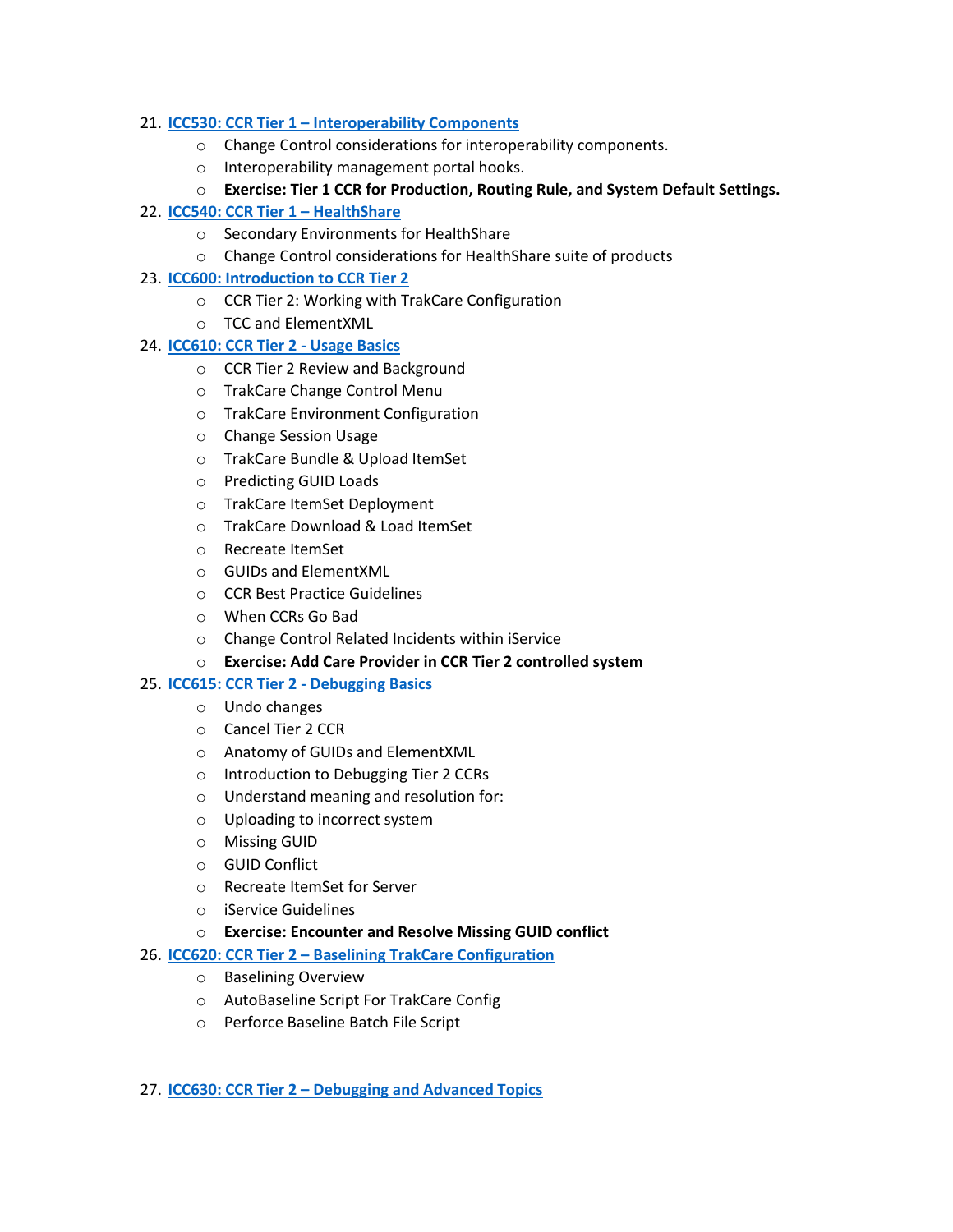- o Explain an advanced understanding of TCC and ElementXML
- o Discuss the complex data structures used in TCC
- o Debug and resolve advanced issues encountered with TCC
- o Implement CCR for TrakCare Analytics
- o **Exercise: Advanced Debugging**